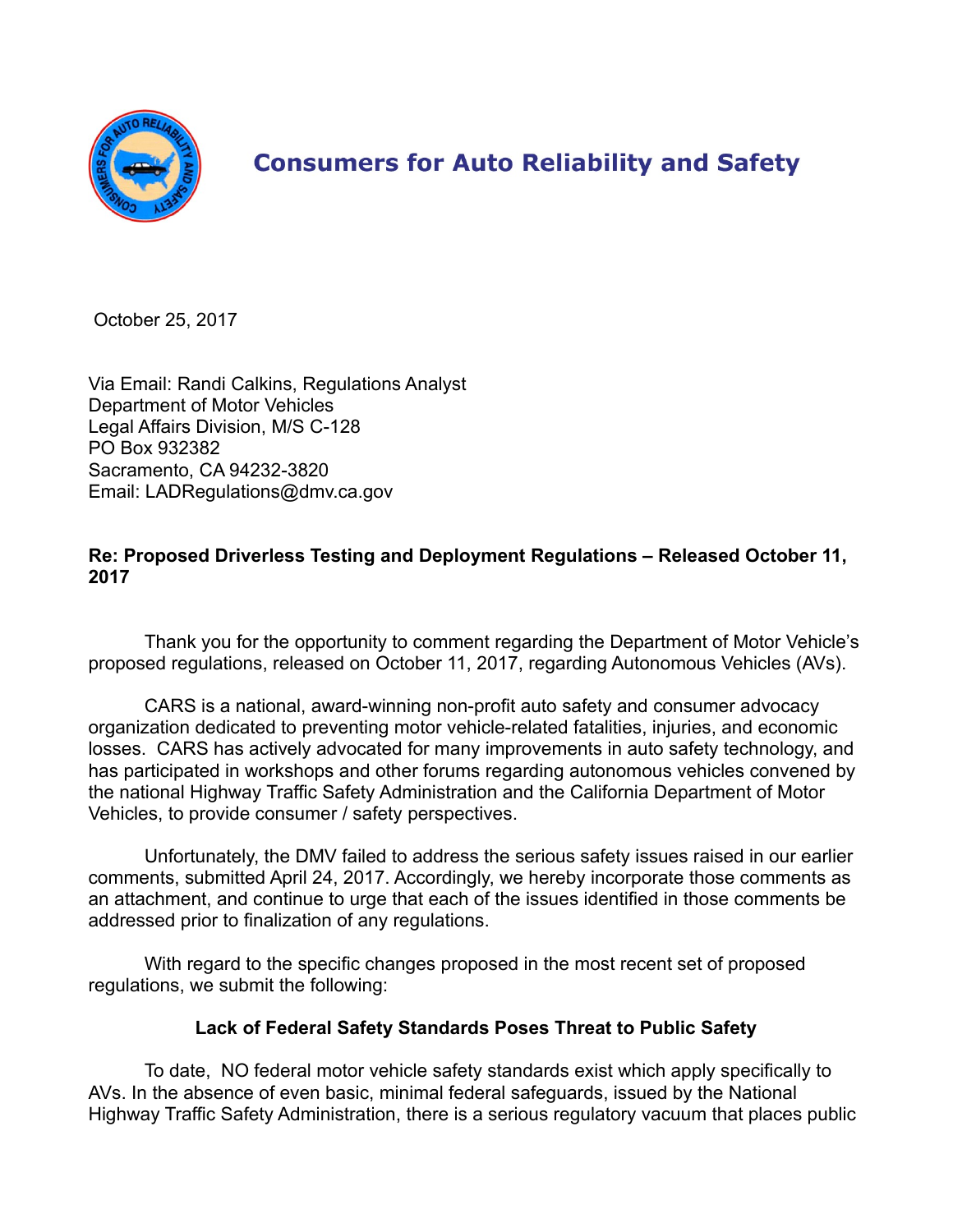safety at risk. For example, there is no standard that requires AVs to be reasonably secure from being hacked and controlled by cyber-criminals, or that requires AVs to be safe to operate in reasonably foreseeable weather conditions, or in the event of emergency evacuations from a fire zone where there is heavy smoke, and the power is out.

Until the necessary federal framework for AVs is in place, it would be premature and irresponsible for California's DMV to allow the sale or lease of AVs to retail consumers, particularly since they will inevitably be resold to other consumers who are not aware of the safety implications and the vehicles' limitations.

As the auto industry has repeatedly demonstrated for decades, that industry cannot be trusted to act in the interests of its customers, or to put their safety first, instead repeatedly and illegally concealing safety defects while their customers and others who share the roads continued to suffer debilitating injuries and to die. The need for federal safety standards to address AVs is indisputable and clear. The auto industry cannot, and must not, be trusted to voluntarily police itself.

However, it would be sensible and appropriate to allow the continued testing of AVs, under carefully controlled conditions, with adequate regulation and safeguards.

#### **DMV's proposal threatens public safety through radical, unprecedented, and unauthorized shift in liability**

We believe that the DMV lacks the authority to address issues of liability regarding autonomous vehicles. That is an area that is properly left to the Legislature and the Courts. The DMV must not be allowed to overturn legal precedents established by Courts of Law, or to usurp the power and authority reserved by the Legislature and its duly elected Members. The DMV lacks the authority to properly balance the public interest in safety with the desire of the automotive and technology industries to capitalize on their considerable investments in AV technologies.

Therefore, all of the proposed sections regarding AV liability are fundamentally flawed, and should be stricken. More specifically, the following proposed language exceeds the DMV's authority and threatens to harm the motoring public in California:

## **§228.28 Driver and Manufacturer Responsibility**

The newly proposed language states that under Levels 3, 4, and 5, the manufacturer can be held responsible only when the vehicle has *"been maintained in compliance with manufacturer's specifications and any modifications to the vehicle that affect the operation of the vehicle's autonomous technology are in compliance with the manufacture's specifications."*

This proposal is an egregious and dangerous abuse of the DMV's authority, tipping the scales of justice in favor of irresponsible auto companies who fail to provide adequate safety technology, potentially placing what would likely be an insurmountable burden on the consumer to prove that the vehicle was maintained at all times in compliance with